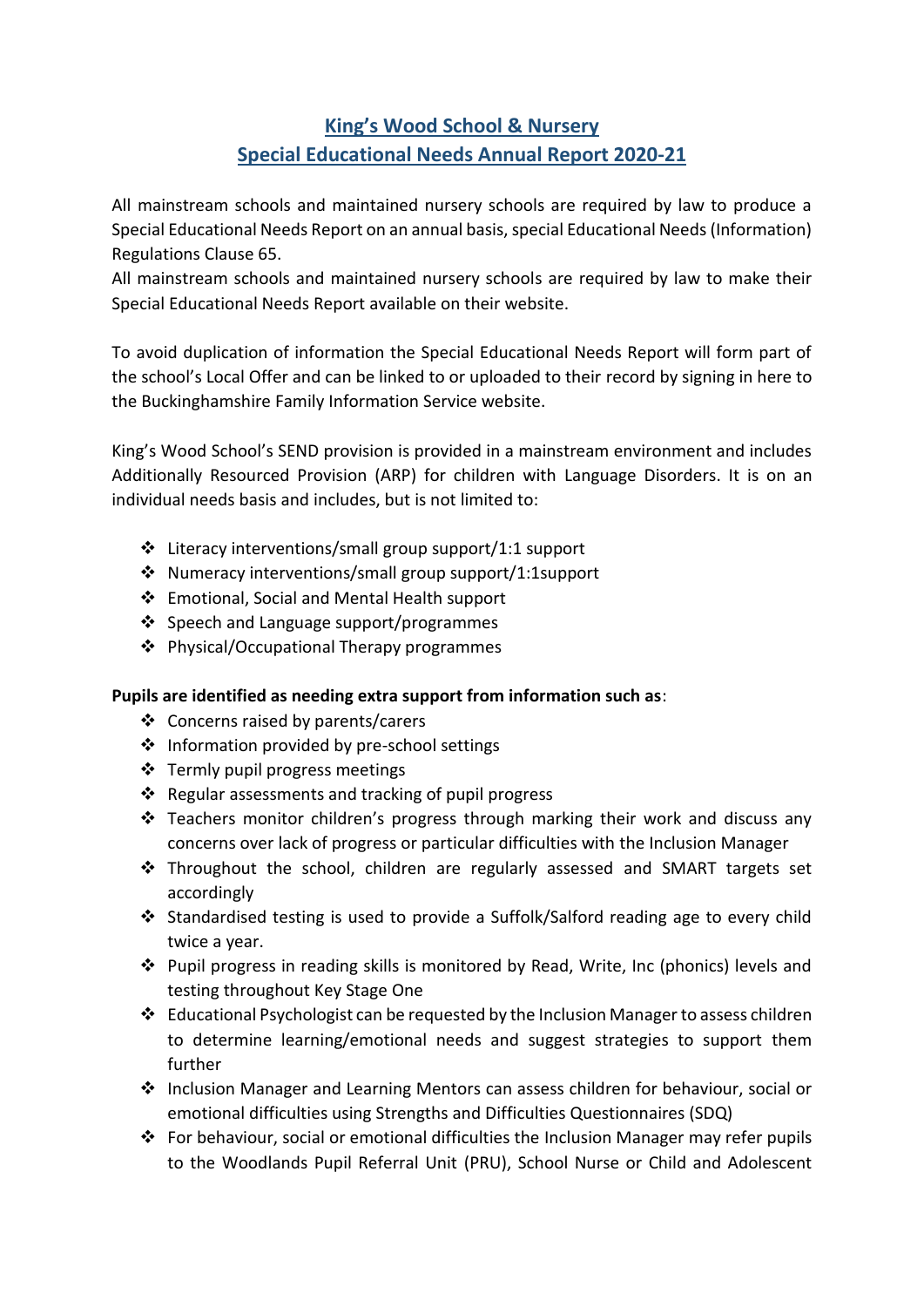Mental Health Service (CAMHS) for further advice or seek support from the school's Learning Mentors

- ❖ Inclusion Manager may refer to outside agencies for assessment e.g. Speech and Language or Occupational Therapy
- $\cdot \cdot$  Diagnostic screening by the Inclusion Manager or a specialist assessment teacher
- Access arrangements are made for exams where a specialist report identifies a need. Types of provision may include additional time. Where there is an identified medical need further arrangements may be made.

#### **Pupils with medical needs**

 $\div$  If a pupil has an additional medical need a detailed care plan will be compiled with support from the school nurse in consultation with parents/carer. This is then shared will all staff who are involved with the pupil and appropriate support is put in place.

### **Monitoring and evaluating the effectiveness of provision for pupils with SEND is carried out by:**

- Those children on SEND register who have an Educational Health Care Plan or are at Additional Support (previously School Action or School Action plus) have a Support Plan which details provision and is reviewed termly
- SMART targets/outcomes are identified for each child and progress towards them is assessed regularly
- $\cdot$  If a pupil has needs related to a more specific area of their education then they will be given small group/1:1 support to address this. The length of time the intervention will run will vary according to the need. The effectiveness of all interventions is monitored regularly by the class teachers, staff who run them and the Inclusion Manager
- $\cdot$  Termly data and information from class teachers, parents, learning support assistants and the pupil, where appropriate, is all used to assess the effectiveness of the provision and the progress of pupil with SEND
- Social, Emotional and Mental Health interventions are monitored termly using an SDQ
- $\div$  The school has an attached Language ARP and pupils are assessed by the Link Speech and Language therapist regularly

#### **The School/Nursery's approach to teaching**

- \* Teachers are teachers of all pupils including those with SEND. This is achieved by quality first teaching which includes effective differentiation and monitoring of all pupils
- $\cdot$  The school has a growth mind-set approach to teaching and learning
- $\cdot \cdot$  Risk assessments are carried out and procedures are put in place to enable all pupils to participate in the curriculum
- Learning Support Assistants (LSAs) are given training on strategies to use to support pupils in the classroom and outside activities
- $\cdot$  Lunch and playtime support is provided as deemed appropriate
- The school offers a lunch club once a week for children who are carers at home (supported by Young Carers)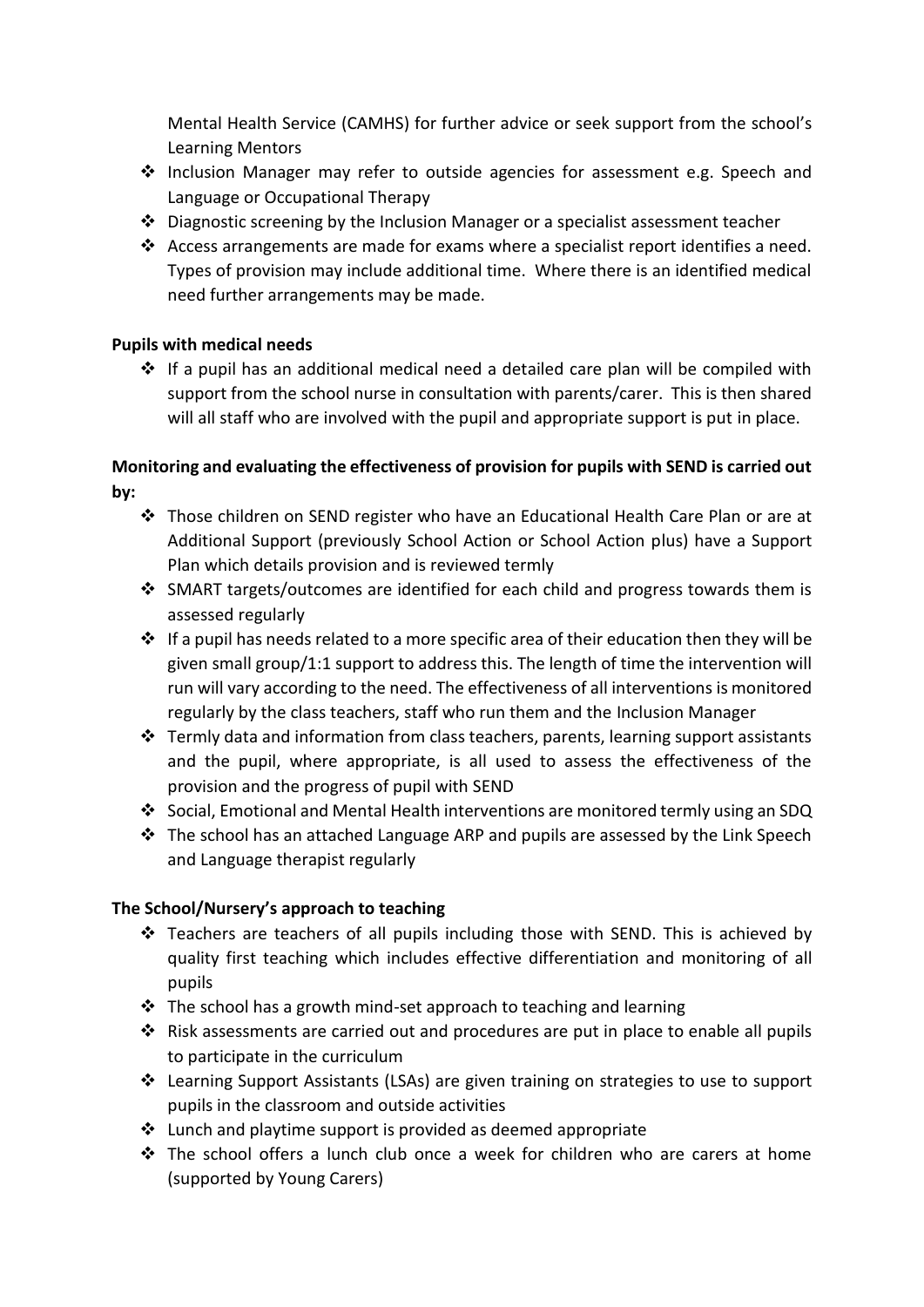- $\div$  All teachers of ARP pupils are supported in planning and effective teaching by the teacher in charge of the ARP
- Emotional, social and mental health development is supported through various avenues including: the Inclusion Manager, Learning Mentors and Keyworker. Some pupils may require more targeted support which is offered through social skills groups and one-to-one play therapy. The school has specifically trained staff who deliver Nurture three afternoons a week and this is targeted at Year One pupils.

#### **The School/Nursery facilities**

The facilities we have at present are:

- ❖ 3 disabled toilets
- $\div$  disabled parking bay
- Lift
- \* Ramps around the outside of the building

#### **The School/Nursery training**

The school/nursery's arrangement for training staff in relations to pupils with SEND is:

- The Inclusion Manager has gained the National Award for SEND Co-ordination and Post graduate certificate in SEND. Using this qualification enables her to train all staff in many areas of SEN. The Inclusion Manager continues to attend relevant training to keep up-to-date with changes and latest developments
- Specialist Speech and Language Teacher (Teacher in the ARP for SLCN) is consulted for specific concerns regarding speech and language
- Specialist training has been accessed through the Specialist Teaching Service, Educational Psychologist, Pupil Referral Unit, Occupational Therapy, Physiotherapy and Speech and Language Therapy
- The staff have had bereavement training from Child Bereavement Trust. Two members of staff gave attended a range of courses to become a skilled specialist in this area
- We are an ELSA school (Emotional Literacy support)
- $\cdot \cdot$  In 2014/15 the school achieved the Boxall Quality Mark Award for its Nurture group.
- $\cdot$  In 2016/17 the school received a Gold Award for their Young Carers intervention.
- $\cdot \cdot$  Training in specific medical needs is also provided by School Nurse and other relevant medical staff e.g. epilepsy, maintain hearing aids
- $\cdot$  Individual staff have had further, or more specific training on how to support pupils with individual needs form specialists or through external training courses.
- ❖ Key staff are Team Teach trained

#### **Specialist expertise**

At times it can be necessary for the school to consult with outside agencies to access more specialised expertise. These include:

- Specialist Teaching Service (Language, Hearing Impaired, Physical Disability, Autism Support Team)
- Educational Psychologist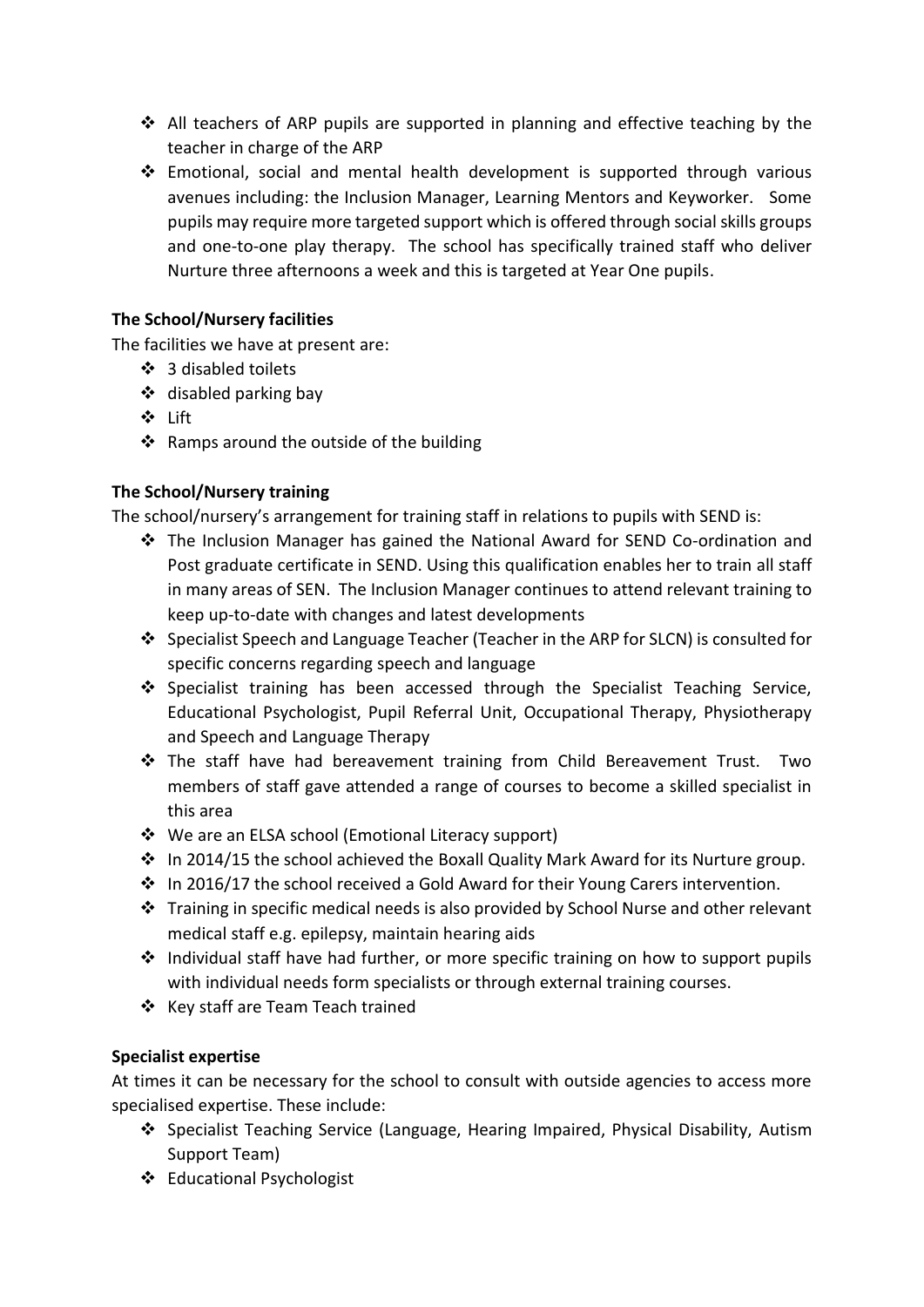- ❖ Occupational Therapy
- ❖ Speech and Language
- Physiotherapy
- School Nurse
- ❖ Family Resilience
- ❖ Social Services
- ❖ CAMHS
- ❖ PRU
- ❖ Young Carers
- Child Protection Advisors

### **The School/Nursery's consultation**

The school's arrangements to consult with and involve parents/carers of pupils with SEND about the education of their child are:

- $\div$  For those children with an EHC plan a review is held annually
- $\hat{P}$  Parent Evenings are held twice a year when parents/carers can meet with the class teacher. Additional appointments can also be made on these evenings with the Inclusion Manager
- $\triangle$  Annual reports are provided and there is the opportunity to discuss any concerns with the class teacher and/or Inclusion Manager
- $\div$  The Inclusion Team has an open door policy to address any parental needs/concerns
- Opportunities are provided to discuss Support Plans.
- \* As part of the Inclusion Team we have a Family Liaison Manager and PAFT worker. They provide parental support/guidance, including home visits
- The Family Liaison Manager facilitates a range of Adult Education and Parenting courses as well as individual one-to-one parenting advice

Consultation with children/young people about their education

-Prior to an Annual Review pupils are asked to complete their own report, detailing what they think has gone well and what could be even better

Teachers discuss progress towards individual targets with children

# **The School/Nursery's partnerships**

The school's governing body involve other bodies (including health, social care, Buckinghamshire Council support services) to meet the needs of students with SEND and their families by:

Using a range of outside agencies (see specialist expertise above)

# **The School/Nursery's arrangements for students with SEND transferring between other education providers or preparing for adulthood and independent living includes:**

- Discussion between previous or receiving schools/pre-school settings prior to the pupil joining/leaving
- An Induction Day takes place in July where pupils spend time with their new class teacher